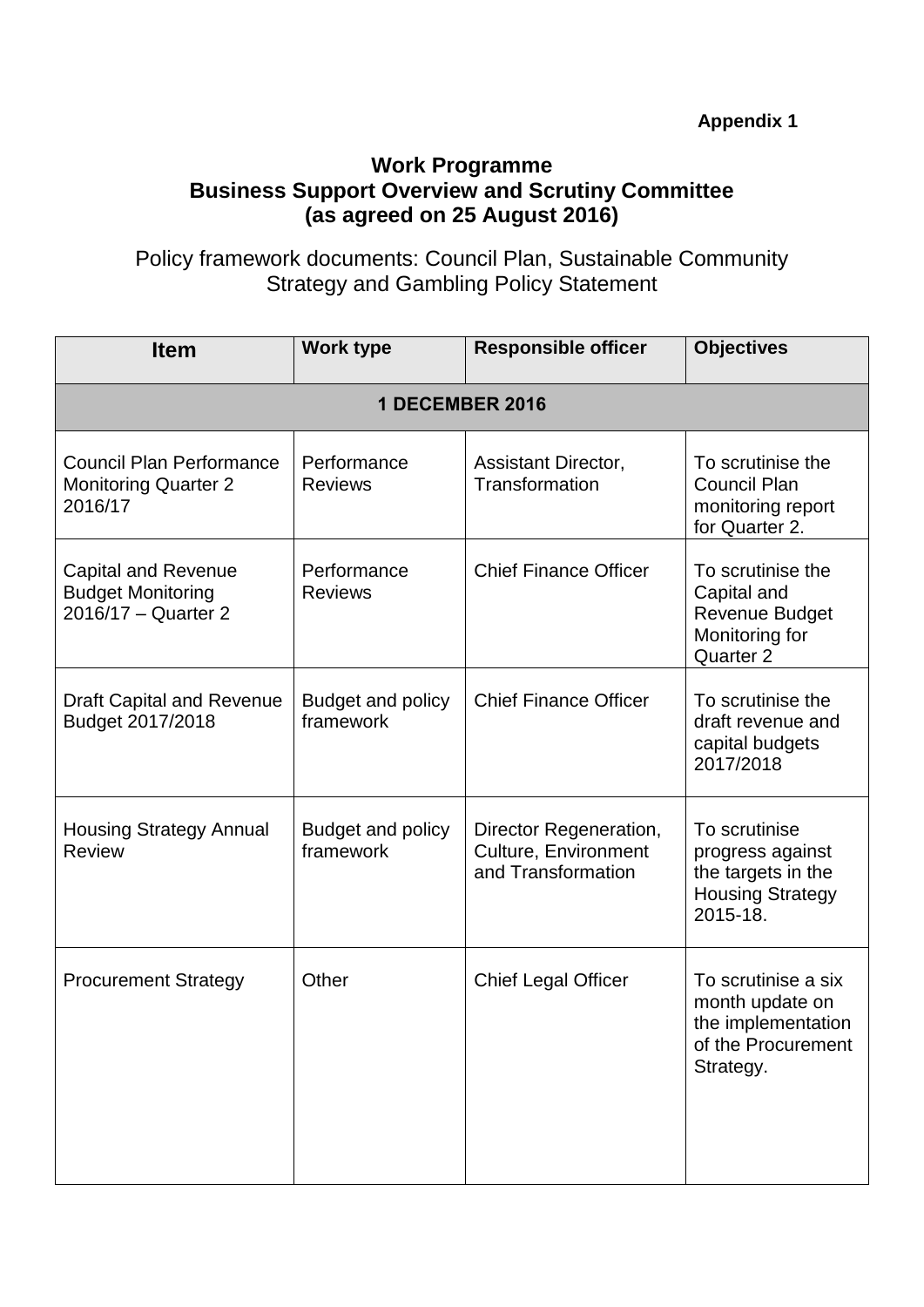| <b>Item</b>                                                                                   | <b>Work type</b>                      | <b>Responsible officer</b>                                    | <b>Objectives</b>                                                                                                                      |  |  |
|-----------------------------------------------------------------------------------------------|---------------------------------------|---------------------------------------------------------------|----------------------------------------------------------------------------------------------------------------------------------------|--|--|
| <b>5 JANUARY 2017</b>                                                                         |                                       |                                                               |                                                                                                                                        |  |  |
| <b>Business Rate Relief</b>                                                                   | Other                                 | <b>Chief Finance Officer</b>                                  | To consider the<br>outcome of the<br>consultation<br>exercise                                                                          |  |  |
|                                                                                               | <b>31 JANUARY 2017</b>                |                                                               |                                                                                                                                        |  |  |
| Deputy Leader and<br>Portfolio Holder for<br><b>Housing and Community</b><br><b>Services</b>  | Holding to account                    | <b>Councillor Doe</b>                                         | To hold the Deputy<br>Leader to account<br>on performance<br>against his portfolio.                                                    |  |  |
| Portfolio Holder for<br><b>Business Management</b>                                            | Holding to account                    | <b>Councillor Turpin</b>                                      | To hold the<br>Portfolio Holder to<br>account on<br>performance<br>against his portfolio.                                              |  |  |
| <b>Universal Credit and</b><br><b>Welfare Reforms - Six</b><br><b>Monthly Progress Report</b> | Other                                 | Chief Finance Officer/<br>Head of Housing<br>Management       | To consider a six<br>monthly progress<br>report regarding<br><b>Universal Credit</b><br>and welfare reforms                            |  |  |
| <b>Housing Revenue Account</b><br>- Capital and Revenue<br><b>Budgets</b><br>2017/2018        | <b>Budget and Policy</b><br>Framework | <b>Chief Finance</b><br>Officer/Head of Housing<br>Management | To scrutinise the<br>HRA capital and<br>revenue budgets for<br>2017/18 and<br>details of proposed<br>rent and service<br>charge levels |  |  |
| <b>Draft Capital and Revenue</b><br>Budgets 2017/18                                           | <b>Budget and Policy</b><br>Framework | <b>Chief Finance Officer</b>                                  | To scrutinise the<br>draft Capital and<br><b>Revenue Budgets</b><br>2017/18                                                            |  |  |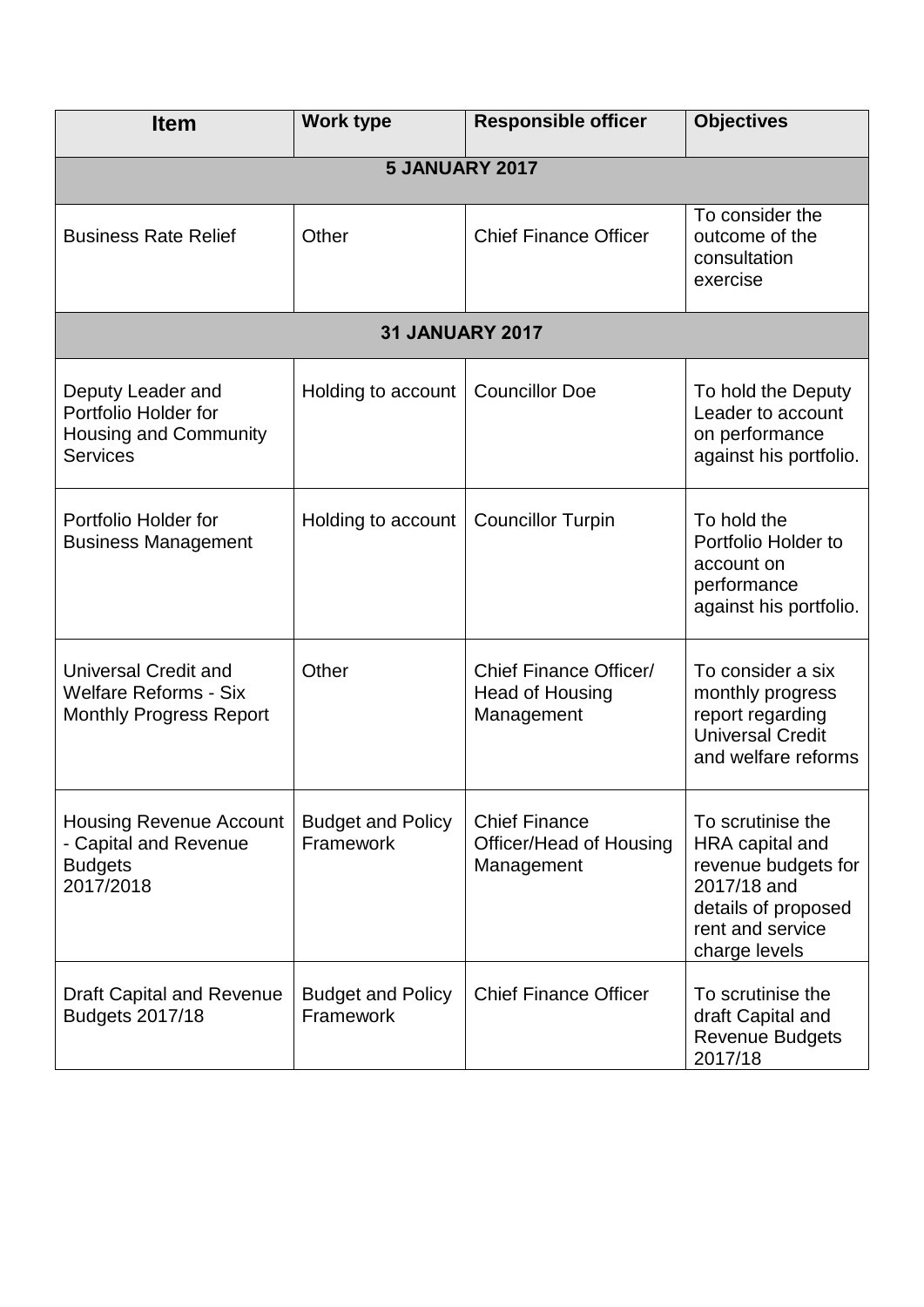| <b>Item</b>                                                                                                                            | <b>Work type</b>                      | <b>Responsible officer</b>                                                  | <b>Objectives</b>                                                                                                                                                       |  |
|----------------------------------------------------------------------------------------------------------------------------------------|---------------------------------------|-----------------------------------------------------------------------------|-------------------------------------------------------------------------------------------------------------------------------------------------------------------------|--|
| <b>Draft Capital and Revenue</b><br>Budget Proposals 2017/18<br>(Report back from other<br><b>Overview and Scrutiny</b><br>Committees) | <b>Budget and Policy</b><br>Framework | <b>Chief Finance Officer</b>                                                | To consider<br>comments and<br>recommendations<br>of all Overview and<br>Scrutiny<br>Committees on the<br>initial budget plan<br>for 2017/18<br>proposed by<br>Cabinet. |  |
| <b>Council Plan Review</b>                                                                                                             | Performance<br><b>Reviews</b>         | <b>Assistant Director,</b><br>Transformation                                | To scrutinise the<br>proposed refreshed<br>targets and projects<br>prior to<br>consideration by<br>Cabinet and full<br>Council                                          |  |
| Housing (Demand, Supply<br>and Affordability) Task<br>Group - Update on<br>progress                                                    | Policy<br>Development                 | <b>Assistant Director</b><br><b>Physical and Cultural</b><br>Regeneration   | To receive an<br>update on progress<br>in implementing the<br>Task Group's<br>recommendations                                                                           |  |
| <b>13 APRIL 2017</b>                                                                                                                   |                                       |                                                                             |                                                                                                                                                                         |  |
| <b>Council Plan Quarter 3</b><br><b>Performance Monitoring</b>                                                                         | Performance<br><b>Reviews</b>         | <b>Assistant Director,</b><br>Transformation                                | To scrutinise the<br><b>Council Plan</b><br>monitoring report<br>for quarter 3.                                                                                         |  |
| <b>Capital and Revenue</b><br><b>Budget Monitoring Round</b><br>3                                                                      | Performance<br><b>Reviews</b>         | <b>Chief Finance Officer</b>                                                | To scrutinise the<br>Capital and<br><b>Revenue Budget</b><br>Monitoring for<br>Round 3                                                                                  |  |
| 6 Monthly Review of the<br><b>Council's Corporate Risk</b><br>Register                                                                 | Other                                 | Director Regeneration,<br><b>Culture, Environment</b><br>and Transformation | To scrutinise the 6<br>monthly review of<br>the Council's<br><b>Corporate Risk</b><br>Register.                                                                         |  |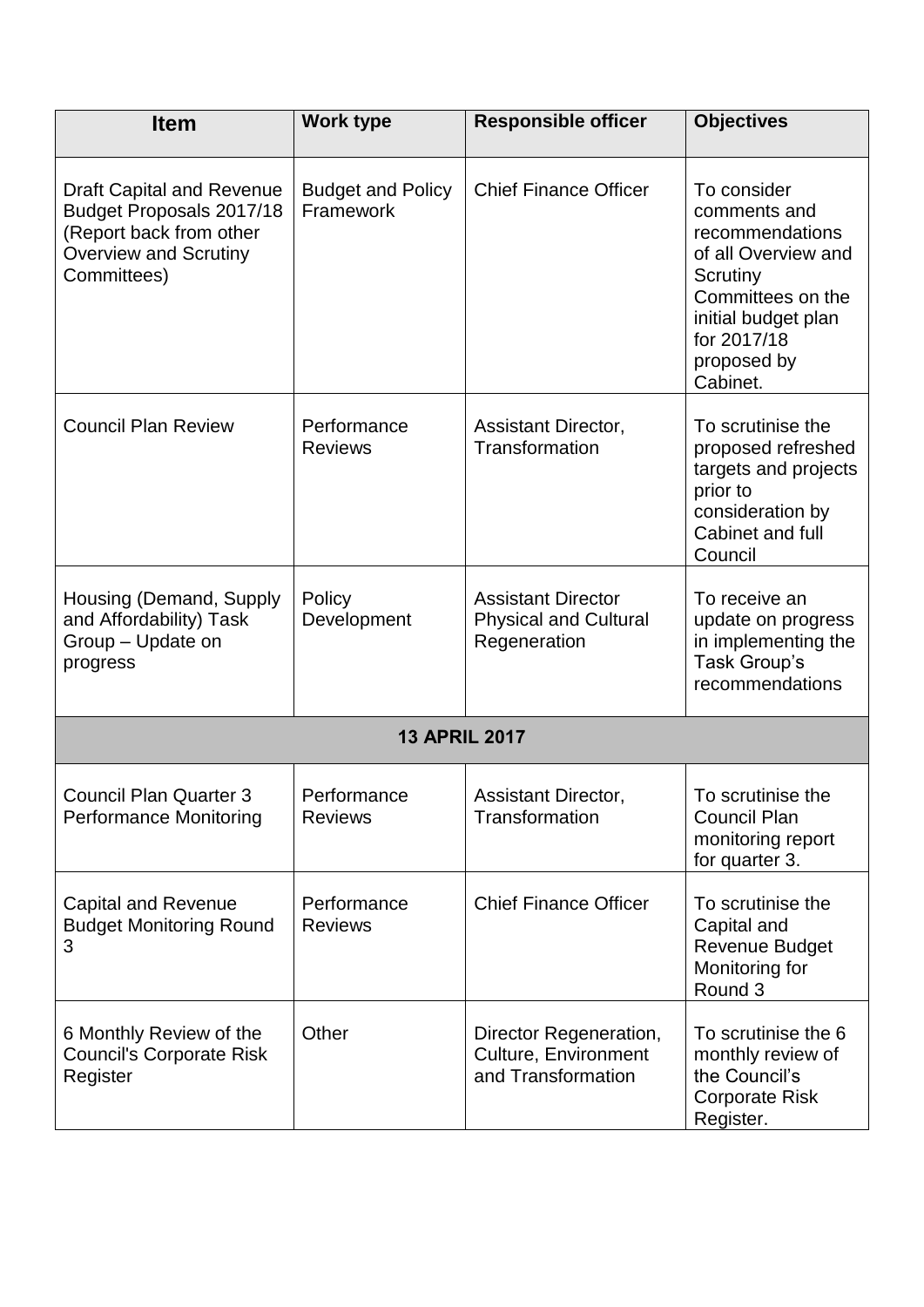| <b>Item</b>                                                                                            | <b>Work type</b>   | <b>Responsible officer</b>                                                                          | <b>Objectives</b>                                                                                                                                             |  |
|--------------------------------------------------------------------------------------------------------|--------------------|-----------------------------------------------------------------------------------------------------|---------------------------------------------------------------------------------------------------------------------------------------------------------------|--|
| Leader of the Council                                                                                  | Holding to account | <b>Councillor Jarrett</b>                                                                           | To hold the Leader<br>to account on<br>performance<br>against his portfolio.                                                                                  |  |
| Portfolio Holder for<br><b>Resources</b>                                                               | Holding to account | <b>Councillor Gulvin</b>                                                                            | To hold the<br>Portfolio Holder to<br>account on<br>performance<br>against his portfolio.                                                                     |  |
| <b>Update on Medway Norse</b>                                                                          | Other              | <b>Chief Legal Officer</b>                                                                          | To scrutinise the<br>quarterly update on<br>the Council's<br>joint venture with<br><b>NORSE</b>                                                               |  |
| <b>DATE TO BE DETERMINED</b>                                                                           |                    |                                                                                                     |                                                                                                                                                               |  |
| Lessons learned from the<br>procurement process for<br>the purchase of specialist<br>cremator supplies | Other              | Chief Legal Officer/<br>Director Regeneration,<br><b>Culture, Environment</b><br>and Transformation | To scrutinise the<br>report on the<br>lessons learned                                                                                                         |  |
| <b>Various Land disposals</b>                                                                          | Other              | <b>Chief Legal Officer</b>                                                                          | To receive an<br>update on progress<br>in implementing the<br>various decisions<br>delegated to the<br><b>Chief Legal Officer</b><br>by Cabinet on 7<br>June. |  |
| Portfolio Holder for<br>Planning, Economic<br><b>Growth and Regulation</b>                             | Holding to account | <b>Councillor Chitty</b>                                                                            | To hold the<br>Portfolio Holder to<br>account on<br>performance<br>against her<br>portfolio.                                                                  |  |